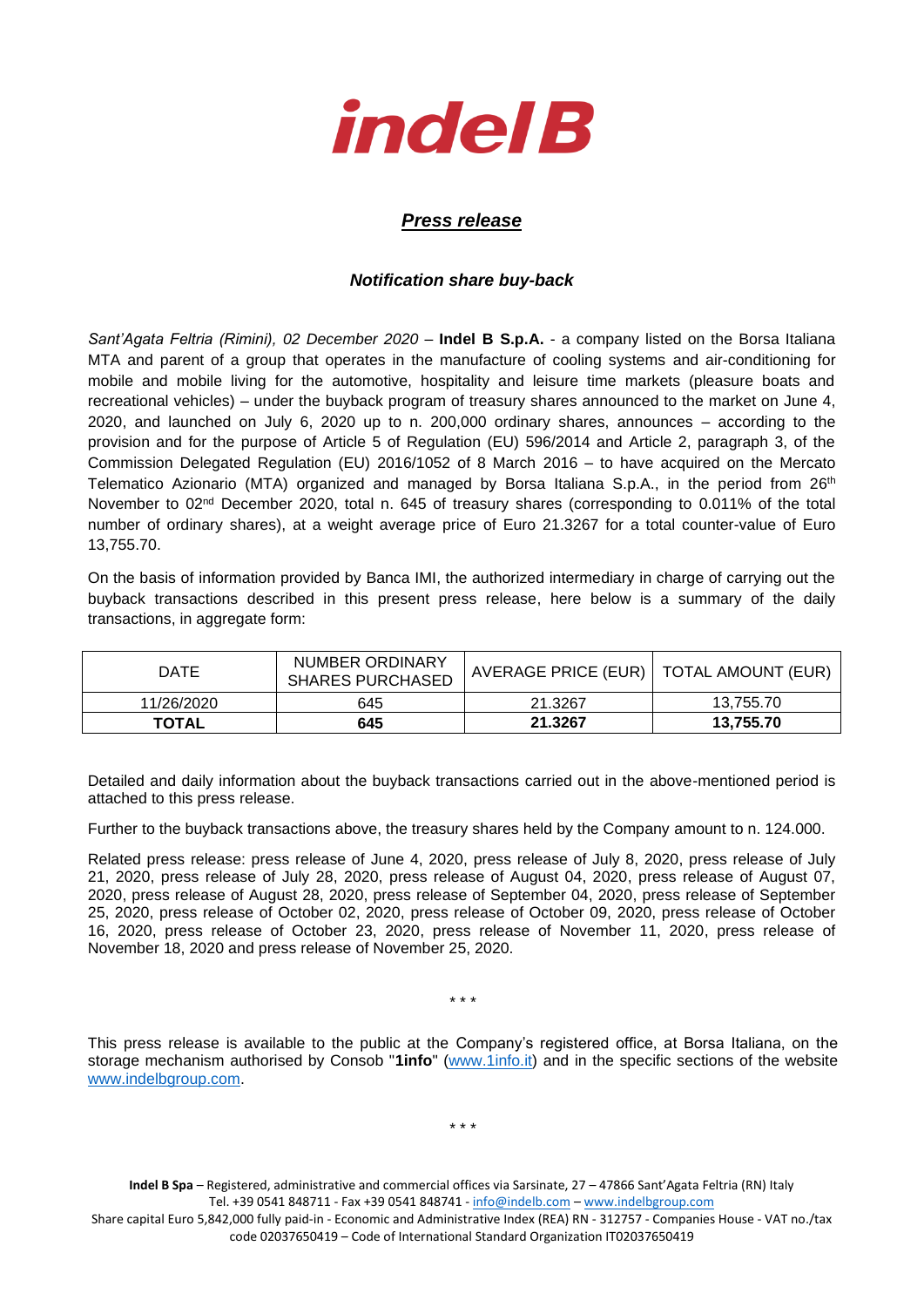*Indel B S.p.A. is a company listed on the MTA segment of the Italian stock exchange and is controlled by AMP.FIN S.r.l., in turn held entirely by the Berloni family. Indel B S.p.A. heads an important Group that operates worldwide and* has been active for the last 50 years in the mobile cooling sector applicable to the Automotive, Leisure time and Hospitality cooling segments. The Group also operates in mobile climate control, with specific reference to the *Automotive market, represented by commercial vehicles, minibuses, ambulances, agricultural and earth-moving machinery, and in the Cooling Appliances sector, which mainly comprises cellars for storing wine and small refrigerators for storing milk. The company has a market cap of approximately Euro 134 million.*

## **Contact details**

| <i>INDEL B</i>              | POLYTEMS HIR                   | FAST-COM                       |
|-----------------------------|--------------------------------|--------------------------------|
| CFO & IR                    | IR and Financial Disclosures   | Media Relations                |
| Mirco Manganello            | Bianca Fersini Mastelloni      | Paolo Santagostino             |
| +39 0541 848 711            | +39 06.69923324; +39 336742488 | +39 349 3856585                |
| mirco.manganello@indelb.com | b.fersini@polytemshir.it       | paolo.santagostino@fast-com.it |